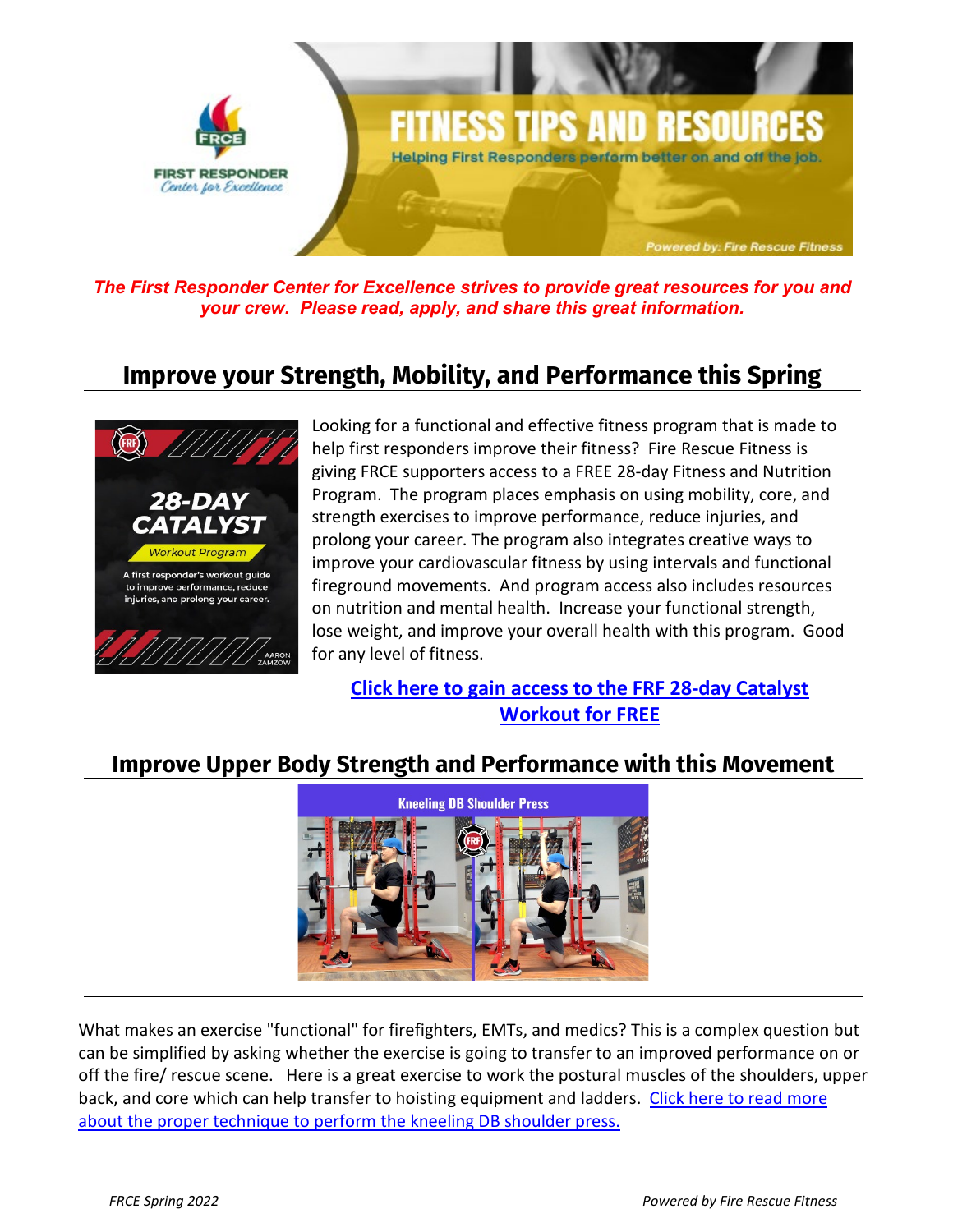# **Get Outside and Move to Improve Fitness**



Spring is here (maybe). Get outside and start to move. Outdoor activities are a proven way to improve your health and increase daily activity. Getting outside, even when it is not an official "workout" can have positive effects on both your physical and mental health. [Click here for some great](https://www.self.com/story/safe-outdoor-activities-coronavirus)  [outdoor activity ideas.](https://www.self.com/story/safe-outdoor-activities-coronavirus) 

### **Row, Row, Row to Better Performance and Fitness!**



Rowing has grown exponentially in popularity the last five years. Rowing can be a great total body aerobic and/or anaerobic exercise, when done properly. The emphasis should be placed on "when done properly." What does that mean? As with any workout modality, there is a risk of injury if done improperly. To ensure proper form, click the link and review the essentials of good rowing form. [Click here for an informative video demonstrating proper rowing technique.](https://www.concept2.com/indoor-rowers/training/technique-videos)  And, here is a video highlighting common rowing technique errors and suggestions for drills to fix them [\(click here\).](https://www.concept2.com/indoor-rowers/training/technique-videos/common-errors)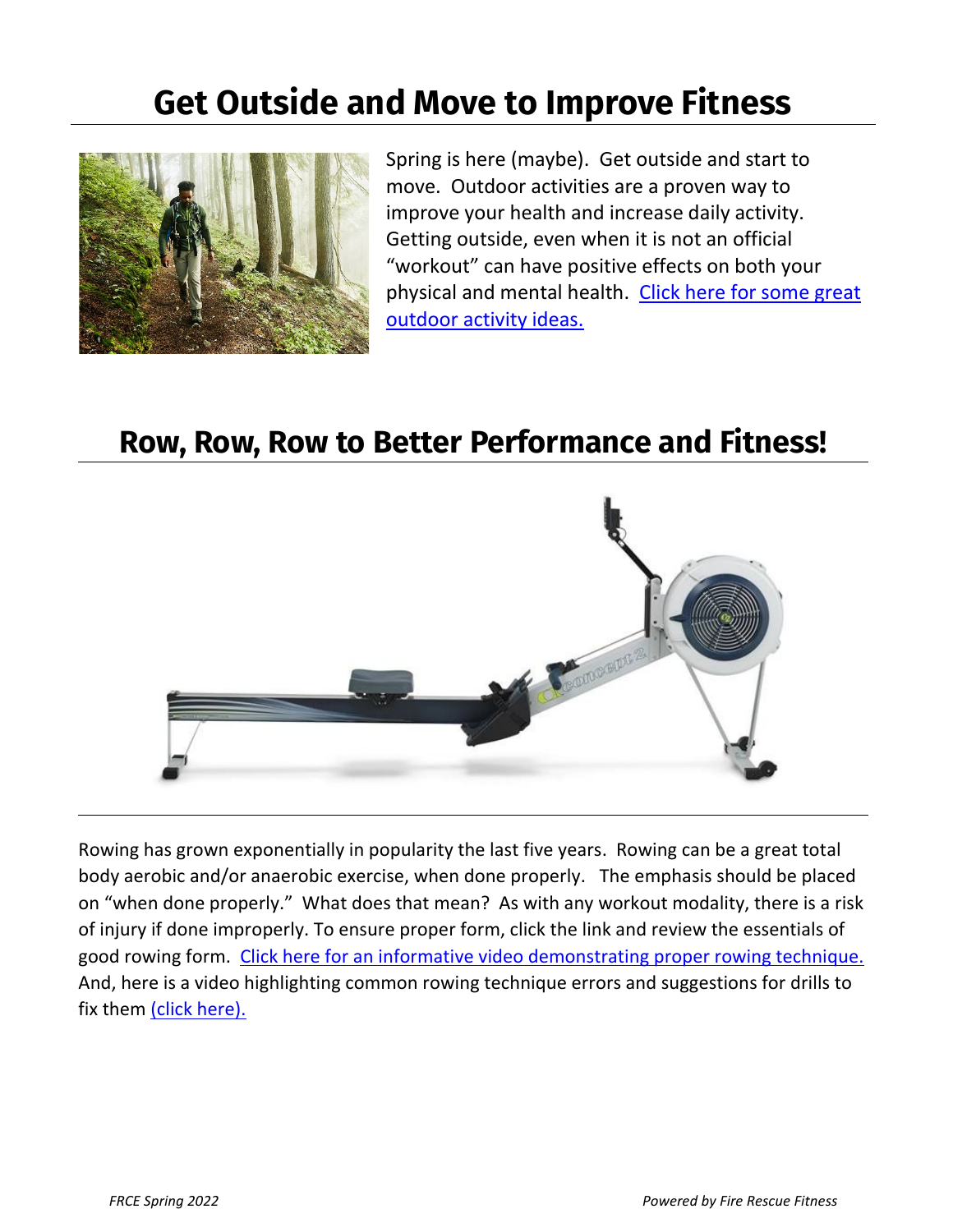## **Increase Focus, Reduce Stress, and Improve your Overall Mental Health and Well-being.**



healthyminds program

The Healthy Minds Program is a free, donation-based app that can offer you scientifically researched and backed exercises and resources that help improve your overall health and wellness. The app offers podcast style lessons and active meditations that will enable the user to develop skills for training the mind to be healthier and able to take on the always changing and challenging aspects of life leading to better overall health. The research was done right here in Madison by world renowned neuroscientist, Dr. Richard Davidson at the University of Wisconsin-Center for Healthy Minds. **[To learn more and to](https://hminnovations.org/meditation-app)  [download the free app, click here.](https://hminnovations.org/meditation-app)**

## **Trends in Wearable Technology**



Wearable fitness technology is a great way to track your level of fitness and hold yourself personally accountable for your health. It can also be a motivator for getting active. From smart watches to recovery lights, this tech can provide a lot of benefits. Click here for a list of some the current and upcoming wearable technology that might help you stay and get more fit for duty.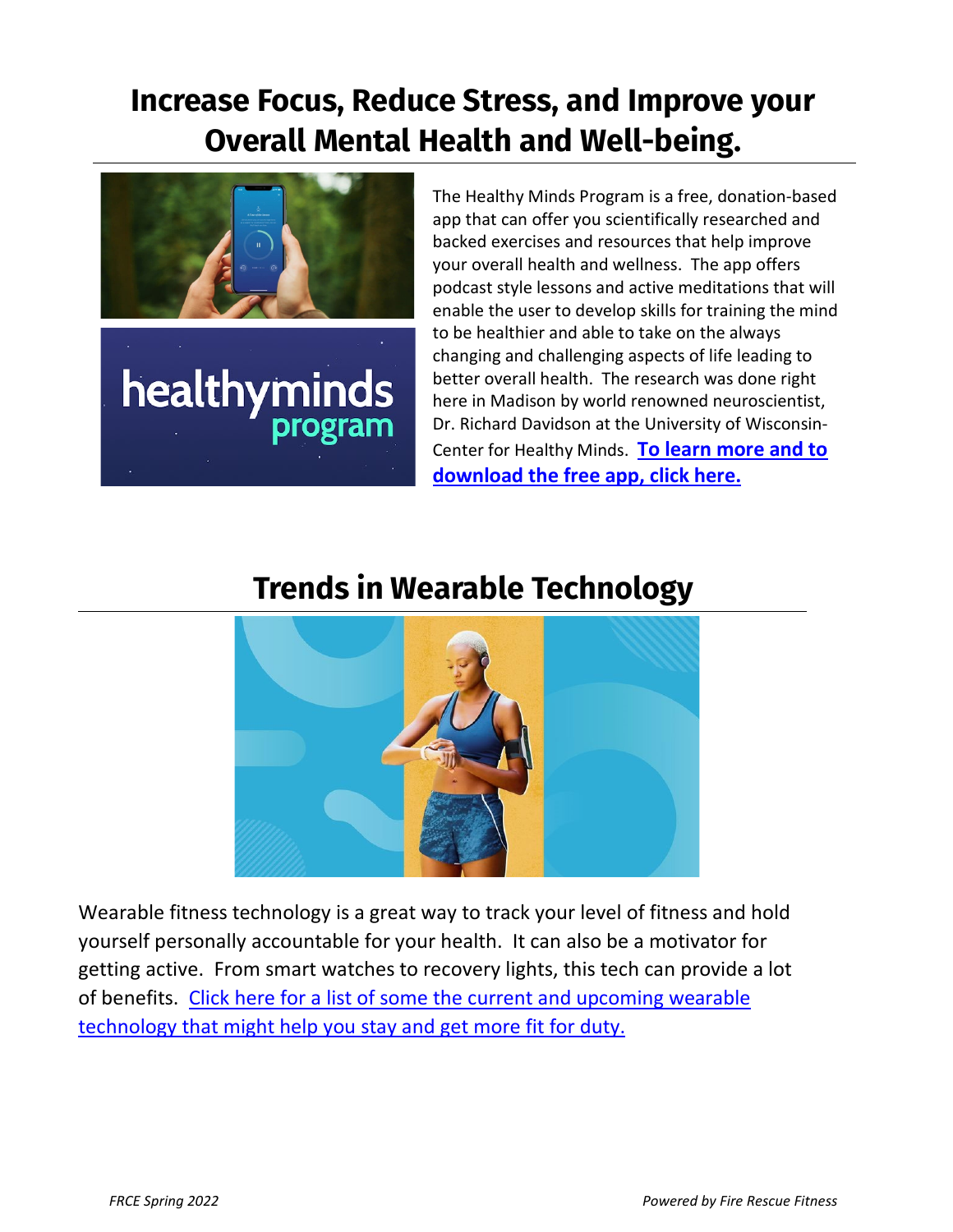# **HEALTHY NUTRITION LEADS TO MORE RESILIENT FIRST RESPONDERS**

# **HEALTHY NUTRITION LEADS TO MORE RESILIENT FIRST RESPONDERS**



Most firehouses are filled with great cooks and tasty foods. But, before you reach for that pastry or baked good or chips and soda, ask yourself if this is going to help you feel better, think more clearly, and perform better? The food you eat on your shift can either help or hinder your performance and your ability to deal with the stress of the job. [Click here for a great article that](https://firerescuefitness.com/2020/10/healthy-nutrition-leads-to-more-resilient-first-responders/)  [explains the relationship](https://firerescuefitness.com/2020/10/healthy-nutrition-leads-to-more-resilient-first-responders/) 

# **WHAT ARE THE BEST DIETS OF 2022?**



There are hundreds of different diet plans on the market. Some can be classified as a diet; others like to be called "eating plans." Regardless of the terminology there are different ways to approach your nutrition. Have you ever wondered how they all measure up (weigh-in) against each other? Here is a great report that analyzes the top diet plans and programs. [Click here to check it out and see if any would be a good fit for](https://health.usnews.com/best-diet/best-diets-overall)  [your lifestyle.](https://health.usnews.com/best-diet/best-diets-overall)